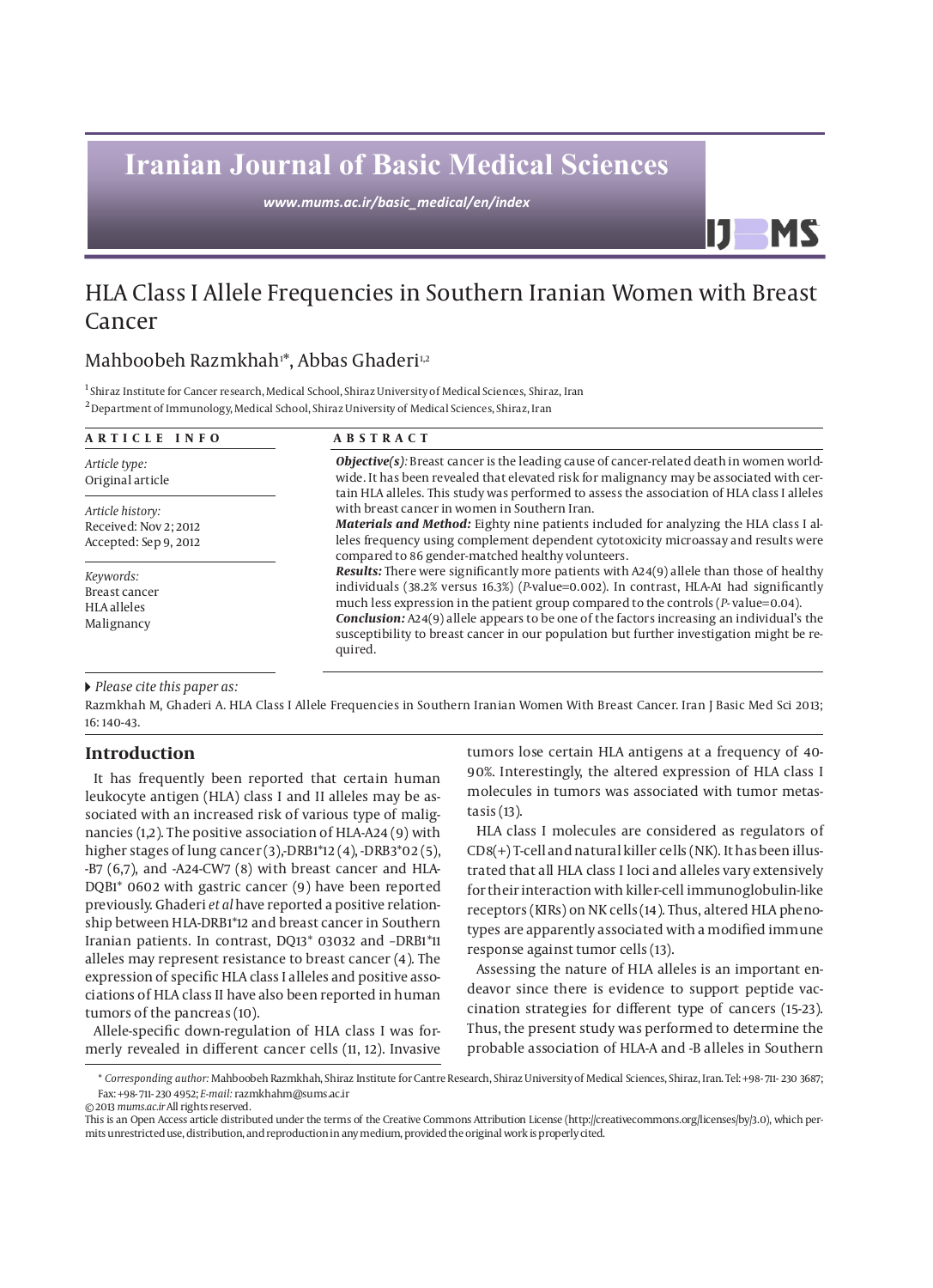Iranian women with breast cancer compared to healthy individuals. Results may have important implications for better understanding of anti-tumor immune responses.

#### **Material and Methods**

#### *Subjects*

Eighty nine patients diagnosed with breast carcinoma and 86 healthy women participated in this study following informed consent. Healthy volunteers had no history of autoimmune and malignancy disorders. The age of the patients ranged from 23 to 80 years, whereas healthy controls were aged 30-58 years.

Breast cancer was evidenced from surgical and pathological reports. Briefly, 90% of patients were diagnosed with infiltrative ductal carcinoma, 8.9% with modularly carcinoma and 0.6% with in situ and papillary carcinoma. Almost 53.2% and 60.1% of patients expressed estrogen and progesterone receptors (ER and PR), respectively. 58.3% of patients had lymph node involvement and 78.5% had preneural, vascular or lymphatic invasion.

#### *HLA typing using Complement Dependent Cytotoxicity (CDC) Assay*

#### *Preparing the anti-HLA class I antisera coated plates*

Five µl mineral oil was initially added to each well of 96 well plates in order to prevent the evaporation of antiserum which was added later. Subsequently, 1 µl of commercially prepared antisera (Inno-Tron, Germany) against different HLA-I alleles was added to each well (each well should contain a particular antiserum). Plates were maintained at -20˚C.

#### *Sampling and separation of peripheral blood mononuclear cells (PBMCs)*

Peripheral Blood Mononuclear Cells (PBMCs) were prepared from 3-5 ml heparinized peripheral blood by density gradient centrifugation over Ficoll-hypaque (Biosera, UK). Cells were washed three times with Hank's solution, then the supernatant was poured out and 1 ml of Hank's solution was added into the tube and mixed gently. Separated lymphocytes were isolated by a homocytometer chamber and adjusted to 3000-5000 cells/µl.

#### *CDC procedure*

Prior to test initiation, the plates were put in room temperature (RT) which resulted in melting of the antisera. Then 1µl of PBMCs was added to each well with a Hamilton syringe and put in RT for 1 hr duration. Subsequently, 5µl of complement (pooled rabbit serum) was added to each well and again put in RT for 1 hr to allow cytotoxicity to occur. In the last step, 2 µl of 3.5% eosin (Sigma, USA) was poured in each well and by regarding the controls; results were rapidly analyzed by inverted microscope on the basis of the percentage of dead cells. Those wells with more than 50% dead cells were considered positive for that specific antiserum.

| <b>HLA</b> | Patients (%)   | Controls (%)     | $P$ -value | <b>HLA</b>     | Patients | Controls (%) | $P$ -value |
|------------|----------------|------------------|------------|----------------|----------|--------------|------------|
| A1         | 11.2           | 24.4             | $0.04*$    | <b>B16</b>     | 5.6%     | 10.5         | 0.4        |
| A2         | 37.1           | 35               | 0.8        | <b>B35</b>     | 37%      | 35           | 0.9        |
| A23(9)     | $\mathbf 0$    | 3.5              | 0.2        | B57(17)        | 3.4%     | 2.3          | 0.9        |
| A24(9)     | 38.2           | 16.3             | $0.002*$   | <b>B22</b>     | 3.4%     | 11.6         | 0.07       |
| A10        | $\overline{9}$ | 14               | 0.4        | <b>B21</b>     | 5.6%     | 8.1          | 0.7        |
| A11        | 14.6           | 23.3             | 0.2        | <b>B17</b>     | 4.5%     | 4.7          | 0.8        |
| A28        | 11.2           | 21               | 0.1        | B51(5)         | 31.5%    | 33.7         | 0.9        |
| A29        | 2.3            | 5.8              | 0.4        | B <sub>5</sub> | 9%       | 7            | $0.8\,$    |
| A32        | 15.7           | 11.6             | 0.5        | <b>B27</b>     | 3.4%     | 1.2          | 0.6        |
| A33        | 6.7            | $1.2\phantom{0}$ | 0.1        | <b>B37</b>     | 1.1%     | 2.3          | 0.9        |
| B7         | 7.9            | 9.3              | 0.9        | <b>B40</b>     | 10.11%   | 3.5          | 0.2        |
| B8         | 6.7            | 15.1             | $0.1\,$    | B44(12)        | 9%       | 16.3         | 0.2        |
| <b>B13</b> | 3.4            | 9.3              | 0.2        | <b>B42</b>     | $1.1\%$  | 2.3          | 0.9        |
| <b>B14</b> | 4.5            | 9.3              | 0.3        | <b>B41</b>     | 4.5%     | 3.5          | 0.9        |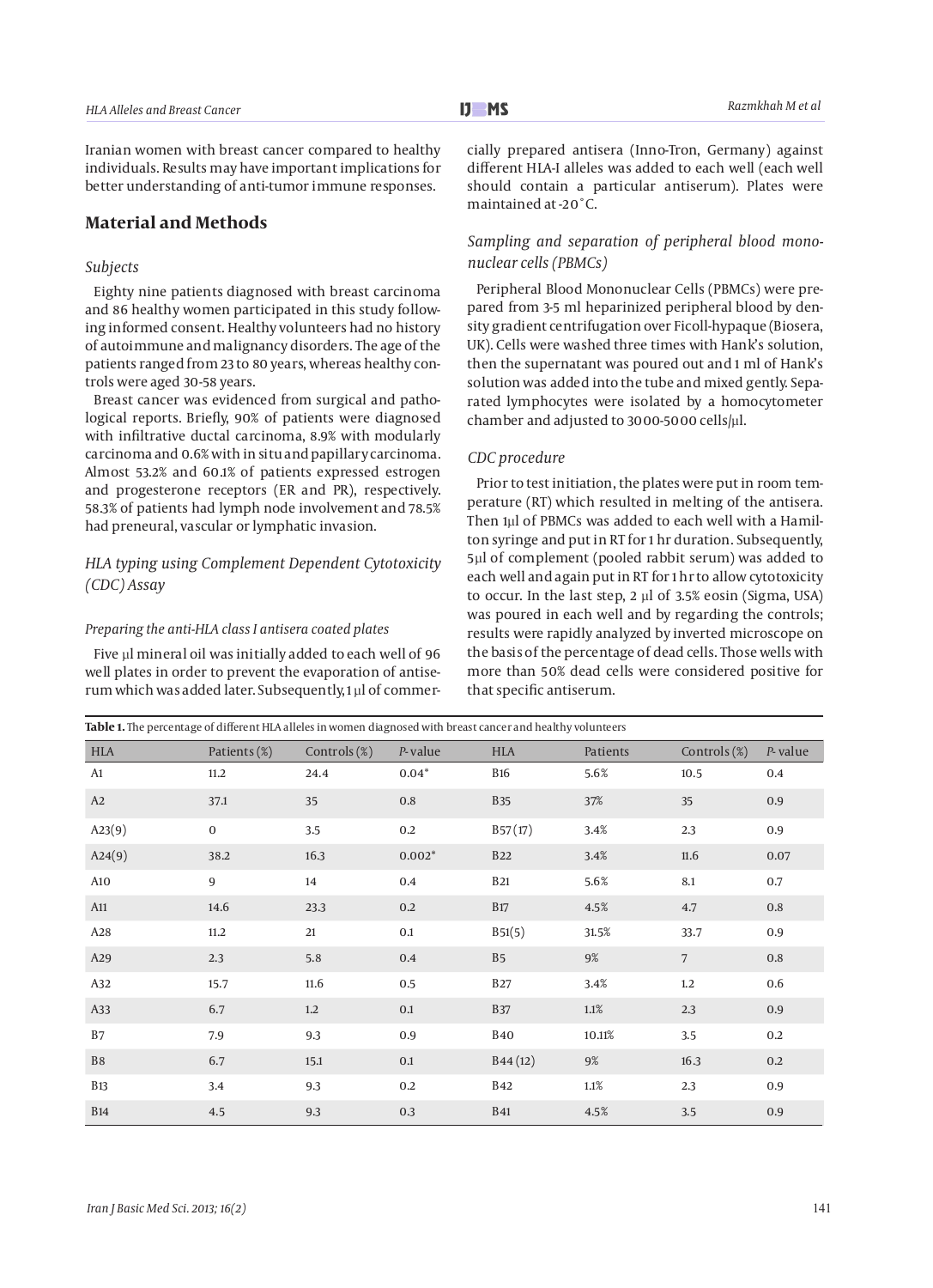#### *Statistical analysis*

Data was analyzed by χ2-test using EPI-Info 2002 and SPSS version 11.5. Results were considered significant at *P-*value less than 0.05.

#### **Results**

#### *The frequency of HLA class I alleles*

As presented in Table 1, HLA-A24(9) allele had higher expression in patients than in controls. It was detected in 34 (38.2%) patients while 14 (16.3%) healthy women expressed this allele. This difference was statistically significant (*P*  value=0.002). In contrast, the frequency of HLA-A1 had statistically significant lower expression in patients than controls, 11.2% versus 24.4%, *P* value=0.04. There were no statistically significant difference in the frequency of other HLA-A and B alleles between patients and controls.

#### *Association of HLA alleles and the clinicopathological status of patients*

There were no association between different HLA alleles and the important prognostic factors in breast cancer such as ER and PR expressions and pathological stages.

#### **Discussion**

Specific HLA alleles undoubtedly play essential roles in cancer predisposition, through the modulation of innate and adaptive immune responses (24). In the present study, the frequency of HLA class A and B alleles were investigated in Southern Iranian women with breast cancer. The results revealed that there were significantly higher number of patients with A24(9) allele than those of healthy individuals. In contrast, HLA-A1 had significantly much less expression in the patient group compared to the controls. Consistent with our finding on A24(9) allele as a predisposing factor for breast cancer, the same association have been reported in glioma (25), testicular cancer (26), breast cancer in a Japanese individuals (8), and thymoma in a German population of myastenia gravis (27). In contrast, Wei *et al* have suggested HLA-A\*24 as a protective gene marker for chronic myelogenous leukemia (CML) in a Chinese population (28).

There is extensive evidence that human tumor cells reduced or lost HLA class I antigen expression at a very high frequency (13). Altered HLA class-I represent a major mechanism that helps tumor cells to escape T cell mediated immune response (10,29). HLA allelic loss is observed in approximately 15% - 51% of all tumor types (13). Gharesi *et al* have reported the allelic loss of HLA class I in cryopreserved tissue sections of the breast in Southern Iranian individuals with breast carcinoma. They noticed that among different HLA class I alleles A24(9) , A11, A28 of locus A and B53, B18, B13, and B14 of locus B are the highest

frequent alleles with allelic loss (unpublished data). With respect to the results of the present study, the allelic loss of A24(9) in breast tissue of breast cancer patients may be the main reason for the susceptibility of A24(9) carriers to breast cancer in our population.

It has been reported that HLA-A24(9) is secreted further than other HLA-I molecules (30,31) especially in women during the first half of the menstrual cycle (32). In this context, it is important to note that soluble HLA (sHLA)-I antigens may have a tolerogenic consequence and may be a mechanism of tumor escape (33), through down regulating NK cell activation and inducing soluble FasL secretion (34). Based on these reports, we hypothesized that increasing sHLA-I in individuals with A24(9) allele may influence the susceptibility of carriers to different types of malignancies by downregulating immune responses and contributing to tumor escape.

 Considering the frequency of A24 allele in our breast cancer subjects, HLA-A24 specific peptides may provide important implications in peptide vaccination strategy for immunotherapy of these patients in our area. Furthermore, HLA-A24 specific peptides of HER2/neu (15), tyrosinase in melanoma (16), CEA and MAGE-3 in gastrointestinal malignancies (17,18), SART-1 in oral squamous cell carcinoma (19), MUC5AC in pancreatic cancer (35), Eras in gastric cancer (36) and P53 in bladder cancer (20,21) had previously been used.

It has long been recognized that cancer is a multigenic disease. Thus, the frequency of an HLA allele or haplotype in a population and its linkage to other genes, in particular tumor suppressor genes,or genes of the components of immune system, should be considered when investigating the etiology of breast cancer. Accordingly, it has been reported that A24(9) allele may have linkage disequilibrium with CW7 in breast cancer patients (8) and also with C4A, C4B and BF in Korean and Australian populations (29,37,38).

#### **Conclusion**

Overall, the results of this study determined that the HLA-A24(9) allele is a gene marker for the susceptibility to breast cancer in Southern Iranian population. Further investigation particularly with high resolution typing procedures on a larger population and the evaluation of HLA haplotypes is required for better elucidation.

#### **Acknowledgment**

The authors thank patients and all participants for their kind contribution in this project. This work was supported by grants from Shiraz University of Medical Sciences [Grant No. 87-4218] and Shiraz Institute for Cancer Research [ICR-87-133], Shiraz, Iran.